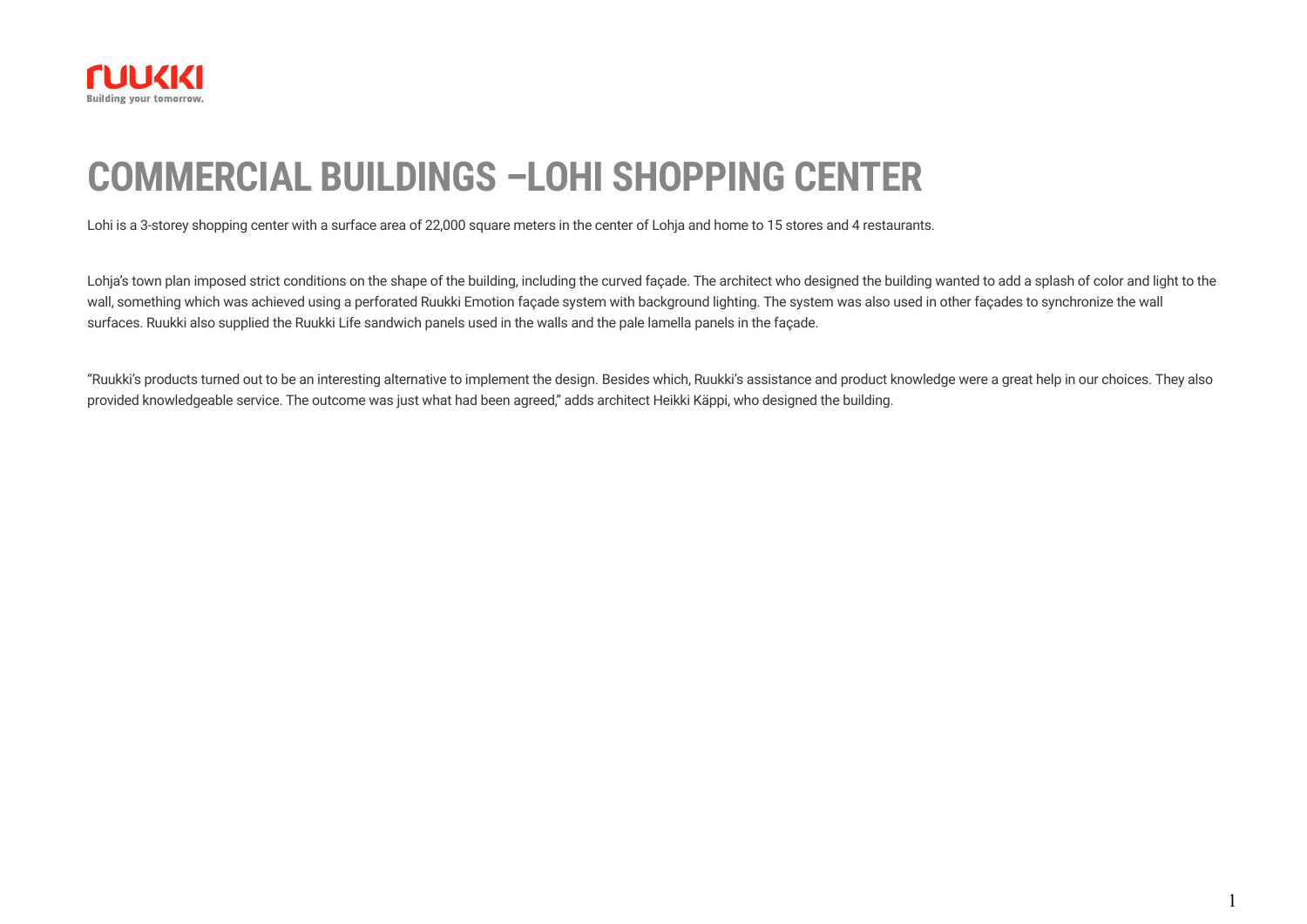

Lohi shopping center in Lohja has changed the look of the area. The shopping center has also taken the environment into account and has been awarded gold LEED green building certification.

#### **Ruukki's delivery: 2019 Partners**

- Ruukki Emotion façade system (aluminum Lamella Groove perforated)
- > Façade lamella panels: Lamella Groove 20, aluminum, Glistering snow
- Ruukki Life panels (SPA 230)
- $\frac{1}{2}$  Sandwich panels for partition walls

- Client: Suur-Seudun Osuuskauppa
- Builder: Jatke Oy
- Architectural design: Arkkitehtitoimisto Käppi Oy
- Façade installation: Oulun kuorirakenne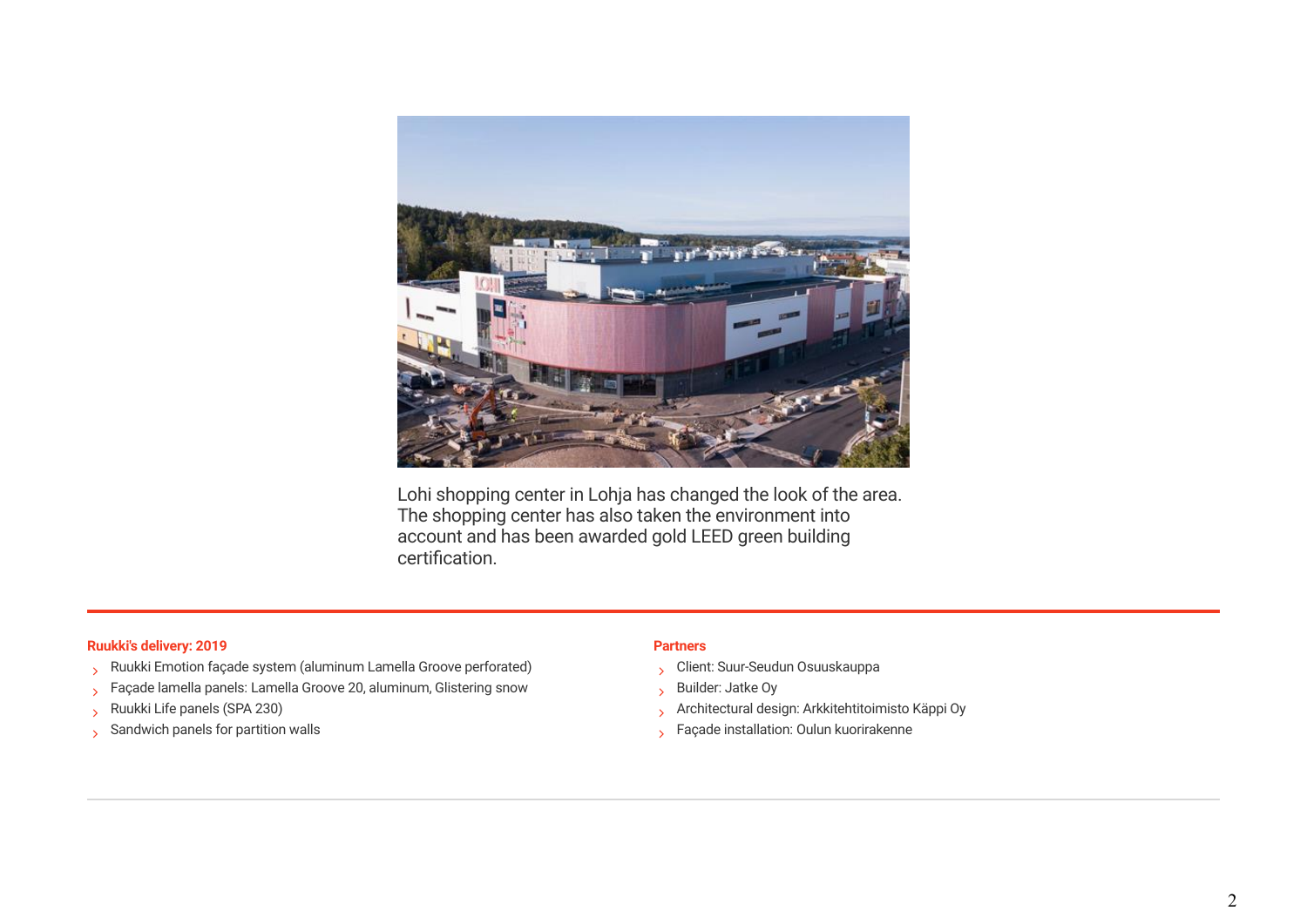## **RELATED PRODUCTS**



## **CLADDING LAMELLA GROOVE 20**

Grooved surface with hidden fix Lamella groove 20 for ventilated steel and aluminium facade systems.

[Cladding Lamella Groove 20](https://www.ruukki.com/b2b/products/facade-claddings/cladding-lamellas/facade-claddings-details---cladding-lamella/cladding-lamella-groove-20)



## **LIFE PANELS FOR HIGH SUSTAINABILITY**

Ruukki® life panels are our most sustainable sandwich panels. They are developed by optimising all factors, from using materials to recycling to minimise environmental impact. [Life panels for high sustainability](https://www.ruukki.com/b2b/products/sandwich-panels/life-sandwich-panels)